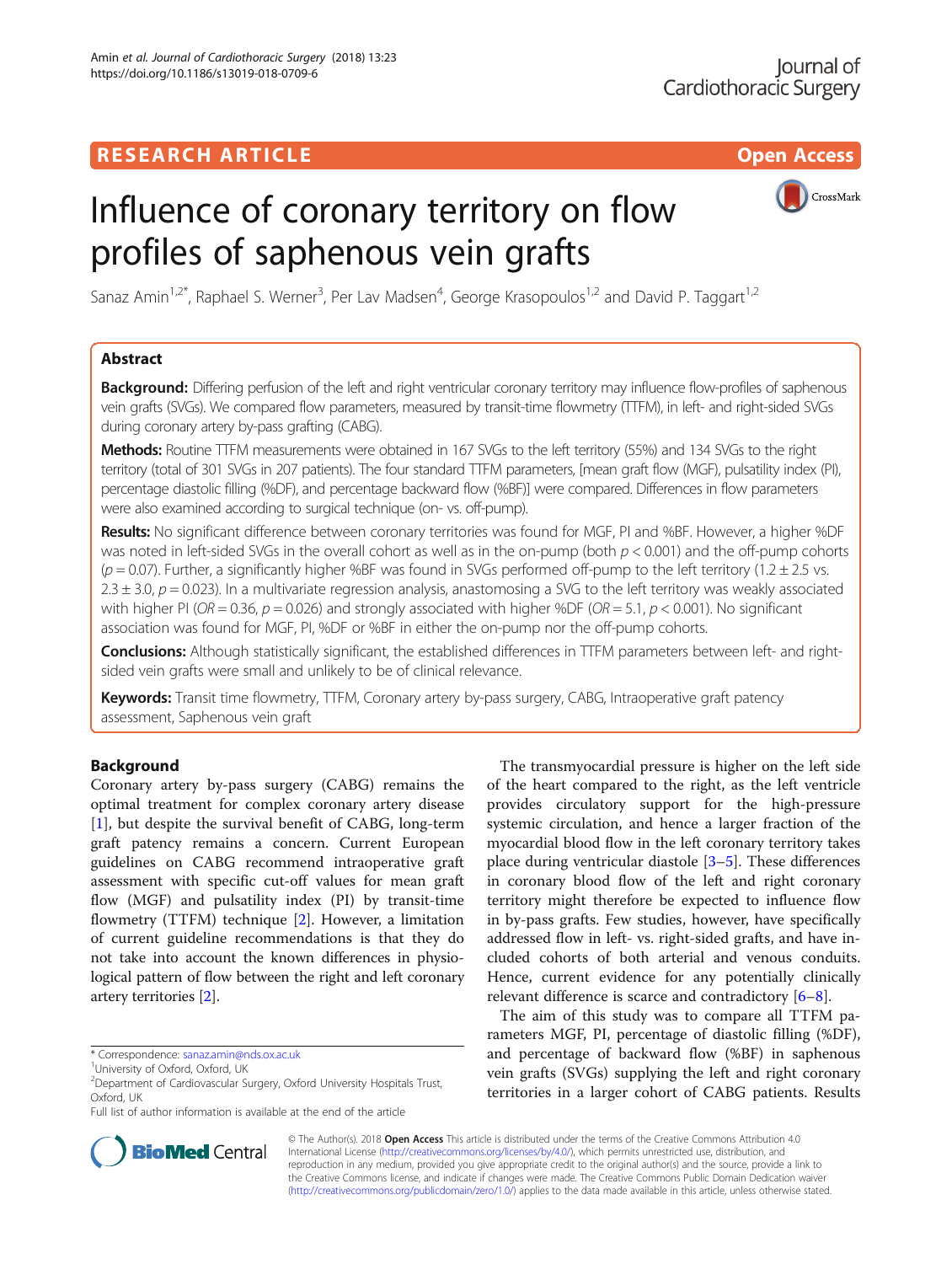<span id="page-1-0"></span>were then analysed according to on-pump (ONCABG) vs. off-pump (OPCABG). We hypothesized that the higher pressure on the left side would particularly influence diastolic run off in SVGs.

## Methods

# Study design and population

This study was designed as a comparative, noninterventional study, in which data was collected retrospectively. The population consisted of 268 consecutive CABG patients (total of 659 by-pass grafts) undergoing standard elective or urgent isolated OPCABG or ONCABG. After exclusion of arterial conduits, the study population included 207 CABG patients with a total of 301 SVGs operated in one Centre (John Radcliffe Hospital, Oxford, UK) from July 2015 to April 2017. The study group breakdown is depicted in Fig. 1. TTFM parameters, mean arterial pressure (MAP), demographic data, and risk profile were prospectively collected.



Fig. 1 Consort diagram showing exclusion criteria and study group breakdown

The degree of proximal stenosis in the coronary arteries was assessed by one blinded operator (SA) using quantitative coronary angiography (Horizon Cardiology version 12.2, McKesson, Israel). All TTFM measurements were performed with the VeriQC device (Medistim ASA, Oslo, Norway).

# Procedure

## General

All patients underwent CABG via a median sternotomy. SVGs were endoscopically harvested as skeletonized conduits and stored in heparinized blood prior to performing the anastomosis. The vast majority of SVGs were used as single grafts to graft the obtuse marginal (OM), the right coronary artery (RCA), or the posterior descending arteries (PDA). However, most grafts anastomosed to the right territory were anastomosed to the PDA. Two surgeons (DPT and GK) performed all CABGs. The routine practice of one surgeon (DPT) was OPCABG, and the routine practice of the other surgeon (GK) was ONCABG.

The average vessel diameter and the extent of native coronary artery vessel disease was assessed by one blinded operator (SA) using quantitative coronary angiography (QCA) (Horizon Cardiology version 12.2, McKesson, Israel).

#### Principle of TTFM measurement

Prior to TTFM measurement, the surgeon selected an appropriately sized TTFM probe according to a visual estimation of the external conduit diameter. Mainly probe size 4 or 5 mm was used. Ultrasound gel was applied to the lumen of the probe so that the graft occupied a minimum of 75% of the lumen. During TTFM measurement, the ultrasound probe was placed as close as possible to the distal anastomosis for the most accurate reading of the flow dynamics across the anastomosis, as previous studies have demonstrated slightly lower %DF and higher PI in the proximal compared to the distal segment of a by-pass graft  $[9]$ . TTFM measurements are routinely measured at a mean systemic blood pressure of 75–85 mmHg to exclude the effects on flow of excessively low or high blood pressure. Traction on the pericardium was released, and the stabilizer was removed from the pericardial surface to allow the heart to return to its natural anatomic position. All TTFM parameters and MAPs were measured after protamine administration. The rational for measuring TTFM after reversal of heparin was to ascertain that the TTFM reading reflected the most accurate interpretation of the graft quality prior to sending the patient out of the operating room.

# **OPCABG**

Complete anticoagulation with heparin was achieved as in the ONCABG group. The lateral and inferior walls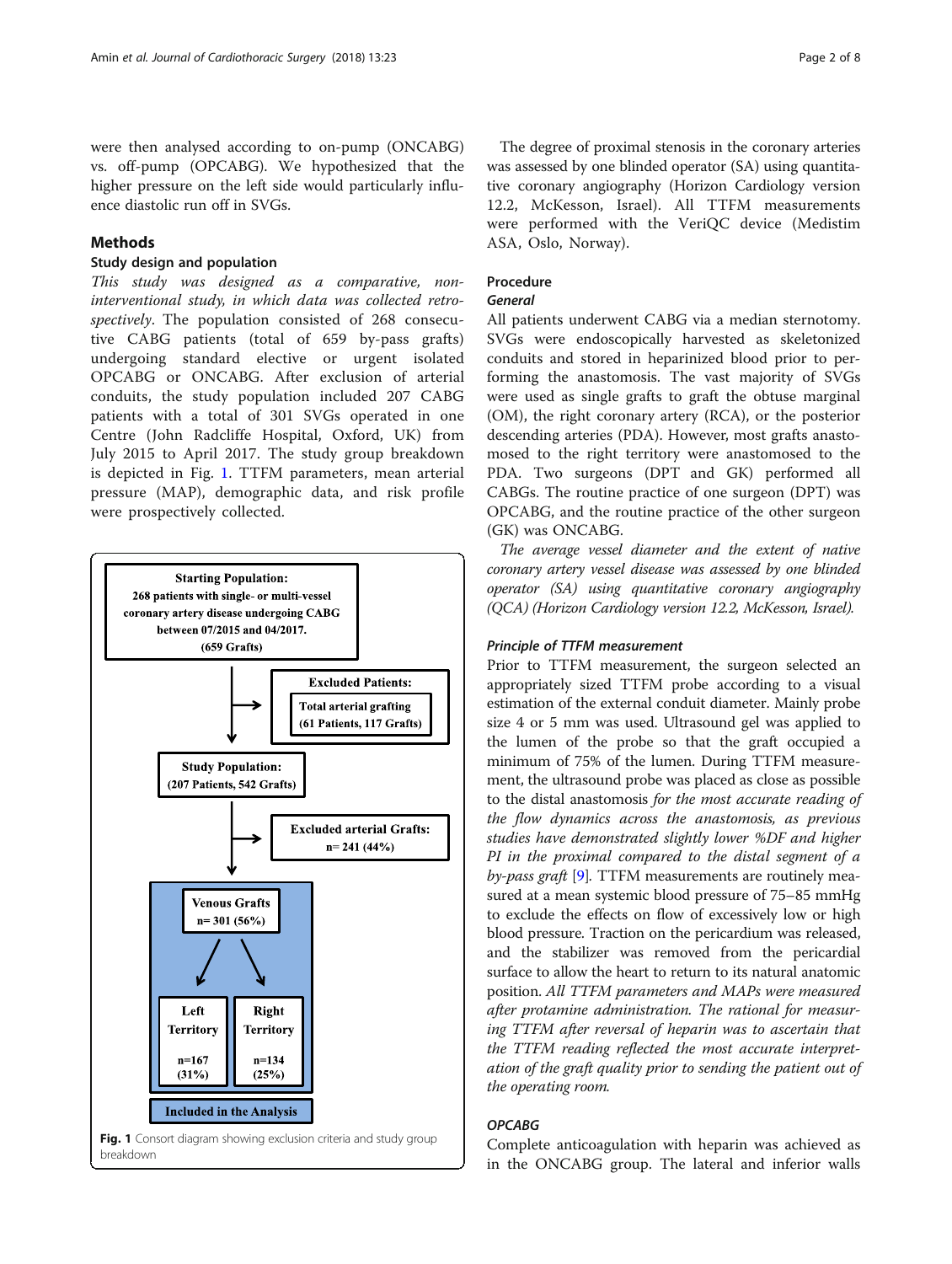were exposed by means of a combination of a deep pericardial stay suture, Trendelenburg and right decubitus position, and opening of the right side of the pericardium to the inferior vena cava. Regional myocardial immobilization was achieved with a suction stabilizer (Octopus Evolution AS, Tissue Stabilizer TS2500, Medtronic Inc.). The target coronary vessels were snared proximally with silastic slings. An intracoronary shunt (Clearview 31,175, Medtronic Inc.) was used during construction of the anastomosis. Shunts were used routinely in all OPCABG cases. A surgical blowermister device was used to enhance visualization (Clearview 22,150, Medtronic Inc). Proximal anastomoses were made to the ascending aorta at a controlled systolic pressure of between 70 and 80 mmHg and a side-biting vascular clamp.

#### **ONCABG**

Cardiopulmonary bypass was instituted by ascending aorta cannulation and a two-stage venous cannula in the right atrium. A standard cardiopulmonary by-pass circuit incorporated a roller pump (Jostra HL 20) and a hollow-fiber membrane oxygenator (Inspire Sorin, Fusion Medtronic). The extracorporeal circuit was primed with 1000 mL of Hartmann solution, 500 ml Gelespan, 100 ml mannitol (20% Baxter solution), and 2500 IU of heparin. Non-pulsatile flow was maintained with a flow rate of 2.4 l/min/m<sup>2</sup>. The extra-corporeal circuit was without arterial filtration, and cardiotomy suction was used routinely. Acid-base balance was managed with alpha-stat control. During construction of anastomoses, the patient temperature was allowed to drift to 34 °C before rewarming. Myocardial protection was achieved with intermittent antegrade cold bloodbased cardioplegia solution (a mixture of patient's blood and Harefield cardioplegia solution at ratio of 4:1 during induction and 8:1 for maintenance doses). On completion of all distal anastomoses, the aortic cross-clamp was removed, and the proximal anastomosis was performed with partial clamping.

#### Statistical analysis

Continuous variables are reported as mean ± standard deviation. Normality was assessed with the Kolmogorov-Smirnov test. Comparisons were made with the unpaired t-test for normal distributions and the Mann-Whitney U-test for non-normal distributions. Categorical variables are expressed as frequencies and percentages and were compared using the Chi<sup>2</sup>-Pearson test. A multivariable linear regression model was applied to investigate the effect of the grafted territory (left or right) on TTFM parameters whilst controlling for potential confounding variables. Variables were incorporated into the multivariable analysis if associated with the dependent variables in a univariable analysis  $(p < 0.1)$ . Significance of the multivariable regression model was assessed using the Ftest. Results of the regression model are presented as regression coefficients (B) with 95% confidence intervals (95% CI) and the corresponding  $p$ -values. A p-value < 0.05 (two-sided) was considered statistically significant. Data analysis was performed in IBM SPSS Statistics Version 22 (SPSS Inc., Chicago, IL).

Statistical power calculations were based on pilot data on MGF from our group and the assumption that for any territory-related difference to be of clinical importance, it should change a normal value by  $>10\%$  [\[10](#page-7-0)]. With a double-sided alpha-value of 0.05 and a betavalue of 0.80, changing MGF from 48 ml/min by at least 5 ml/min (estimated sigma of 10 ml/min) requires 63 patients in each group. To provide the possibility of further exploration of data including multivariate analysis, we aimed for at least 130 SVGs in each group.

#### Results

# Patient baseline characteristics including target vessel disease

Two hundred seven patients receiving a total of 301 SVGs were included in the final analysis (Table [1](#page-3-0)). 167 SVGs (55%) were grafted to the left territory, and 134 SVGs were grafted to the right territory (Fig. [1](#page-1-0)). One hundred twenty one patients were operated ONCABG (184 SVGs, 61%), and 86 patients were operated OPCABG (117 SVGs). Patient demographics and their pre-operative risk profile are presented in Table [1.](#page-3-0) The distribution of the target vessels grafted is shown in Table [2](#page-3-0).

The extent of native coronary artery vessel disease is shown in Table [3.](#page-4-0) Target vessel stenosis severity, as judged by QCA, was significant lower in the left coronary territory compared to the right coronary territory both in the overall cohort  $(86.1 \pm 11.8\% \text{ vs. } 90.6 \pm 9.8\%$ ,  $p < 0.001$ ) and in the OPCABG cohorts (84.5 ± 13 vs. 91.7 ± 9.4%,  $p < 0.04$ ) and ONCABG (87.2 ± 10.4% vs. 90.4  $\pm$  10.1%,  $p = 0.002$ ) cohorts. Non-obstructed target coronary artery diameter, average lumen diameter, and lesion length were comparable between coronary territories.

# Comparison of TTFM parameters between left and right coronary territory

TTFM measurements, MAP at the time of measurement, and by-pass times are presented in Fig. [2](#page-5-0) and Table [4](#page-5-0). As intended, MAP at the time of TTFM measurement was similar between grafts anastomosed to the left and the right territories. No significant differences between SVGs supplying the two coronary territories were found for MGF, PI, and %BF. However, a higher %DF was noted in left-sided SVGs in comparison to right-sided SVGs in the overall  $(63.3 \pm 12.0\% \text{ vs. } 58.1 \pm \text{)}$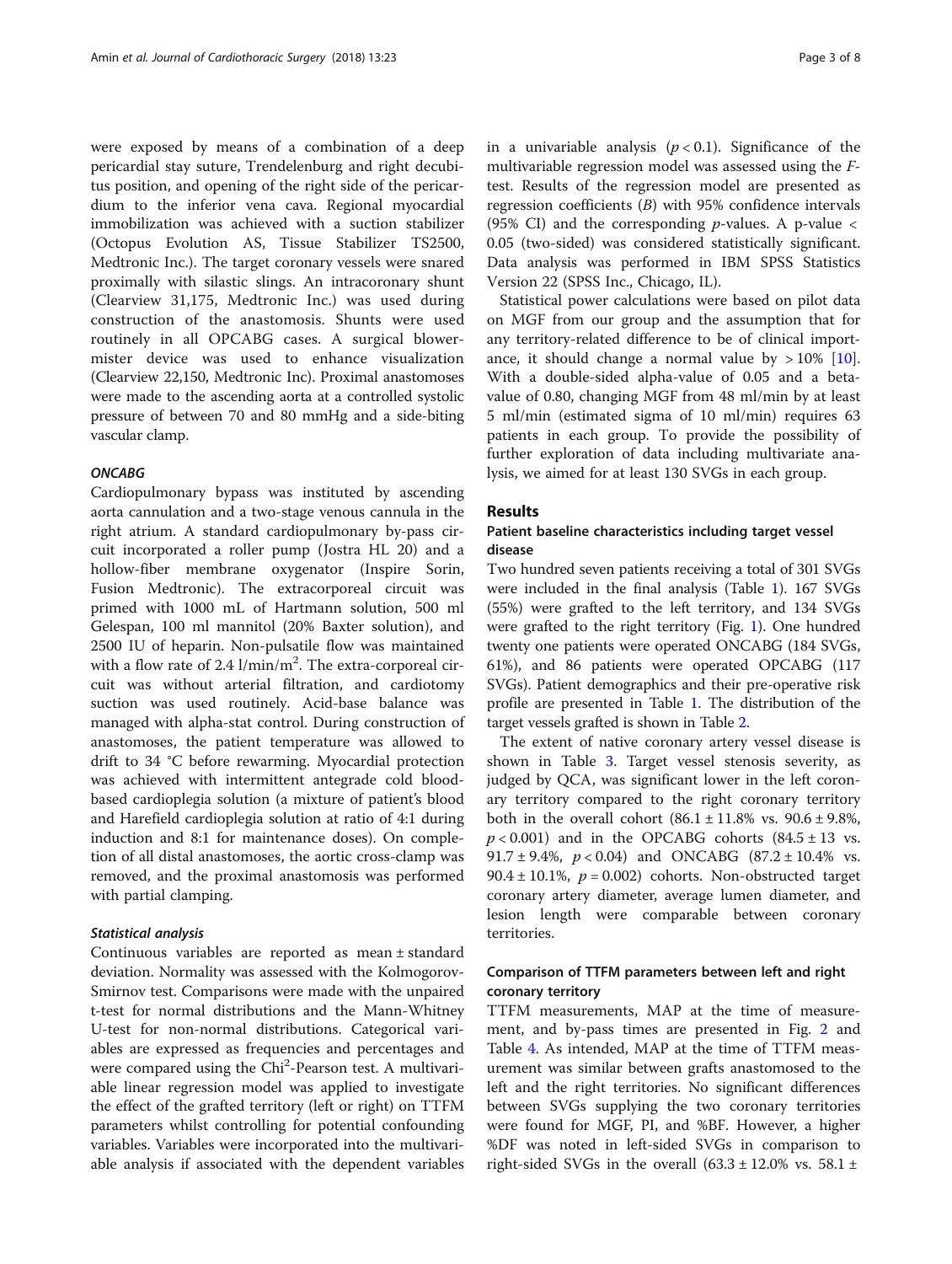10.5%,  $p < 0.001$ ), OPCABG  $(63.1 \pm 12.1\% \text{ vs. } 59.5 \pm 10.5\% \text{ or } 59.5 \pm 10.5\% \text{ or } 59.5 \pm 10.5\% \text{ or } 59.5 \pm 10.5\% \text{ or } 59.5 \pm 10.5\% \text{ or } 59.5 \pm 10.5\% \text{ or } 59.5 \pm 10.5\% \text{ or } 59.5 \pm 10.5\% \text{ or } 59.5 \pm 10.5\% \text{ or } 5$ 10.4%,  $p = 0.07$ ) and ONCABG (63.5 ± 12.0% vs. 57.3 ± 10.5%,  $p < 0.001$ ) cohorts.

# Impact of OPCABG vs. ONCABG on TTFM parameters in the left and right territory

No significant territory-related difference was found for MGF, PI, and %DF between OPCABG and ONCABG

Table 2 Distribution of target vessels grafted using saphenous vein grafts (SVGs)

| $v$ can give to $v$ and $v$ |  |       |     |      |       |            |  |  |  |
|-----------------------------|--|-------|-----|------|-------|------------|--|--|--|
| Conduit (No.) LAD           |  | DIAG. | IM. | OM.  | RCA - | <b>PDA</b> |  |  |  |
| SVG (301)                   |  |       |     | 115. | 38    | 96         |  |  |  |

SVG saphenous vein graft, LAD left anterior descending artery, DIAG diagonal artery, IM intermediate artery, OM obtuse marginal branch of circumflex artery, RCA right coronary artery, PDA posterior descending artery

cohorts. However, for the left territory, a significantly higher %BF was found in OPCABG SVGs compared to ONCABG SVGs  $(2.3 \pm 3.0\% \text{ vs. } 1.2 \pm 2.5\%, \ p = 0.023)$ (Table [4\)](#page-5-0).

#### Multivariable linear regression model

The variables MGF, PI, %DF, %BF, mean arterial pressure at TTFM, age, sex, diabetes, surgeon, ONCABG and OPCABG, grafted territory, native coronary artery stenosis and minimal luminal diameter were incorporated into the multivariable analysis based on their association in the univariable analysis ( $p < 0.1$ ). The grafted coronary territory did not have a significant influence on MGF. However, the coronary territory had a significant influence on PI and %DF: Thus, grafting to the left territory led to higher PI and %DF of SVGs ( $B = 0.36$ , 95% CI 0.04–0.67,  $p = 0.026$  and  $B = 5.1$ , 95% CI 2.86–7.34,  $p <$ 0.001, respectively). No significant influence of grafted territory was found for %BF. Moreover, no significant association was found between TTFM parameters and OPCABG or ONCABG technique.

Some of the covariates used to adjust for the effect of the grafted territory were also independently associated with the TTFM parameters: older age was associated with higher MGF ( $p = 0.034$ ) and lower %DF ( $p < 0.05$ ), and male gender was associated with higher %DF ( $p =$ 0.025). Furthermore, higher MGF was associated with lower %BF ( $p = 0.012$ ) and greater %DF ( $p = 0.009$ ), while higher PI was associated with greater %BF  $(p < 0.001)$ and lower %DF ( $p < 0.001$ ). Moreover, higher %DF itself was associated with lower %BF ( $p = 0.004$ ).

### **Discussion**

As demonstrated by Transit-time flowmetry in patients undergoing CABG, our study has shown that saphenous vein grafts (SVGs) anastomosed to the left and right coronary territory have comparable mean graft flow (MGF), pulsatility index (PI), and percentage of backward flow (%BF) irrespective of surgical technique (OPCABG or ONCABG). However, SVGs anastomosed to the left territory have a significantly higher diastolic filling (%DF) than SVGs anastomosed to the right territory both during OPCABG and ONCABG. Moreover, compared to ONCABG, a significantly higher %BF was found in OPCABG SVGs supplying the left coronary territory (Table [4\)](#page-5-0). In a multi-regression analysis, grafting to the left territory was weakly associated with higher PI and strongly associated with higher %DF of SVGs.

In keeping with our finding of no significant difference between territories with respect to MGF, the study by Tokuda et al. [\[6](#page-6-0)], including a mixture of arterial and venous grafts, found no statistically significant difference in MGF between grafts anastomosed to the left or the right coronary territory  $[6]$ . On the other hand, the study

<span id="page-3-0"></span>Table 1 Patient demographics and preoperative risk profile for both groups

| Variable                               | Study population |
|----------------------------------------|------------------|
| Total patients                         | 207 (100%)       |
| Age (yrs)                              | $67 \pm 8$       |
| Male                                   | 176 (85%)        |
| Body Mass Index (kg/m <sup>2</sup> )   | $28.7 \pm 4.0$   |
| Diabetes mellitus                      |                  |
| Insulin dependent                      | 9(4%)            |
| Noninsulin dependent                   | 61 (29%)         |
| No history of diabetes                 | 137 (66%)        |
| Chronic obstructive pulmonary disease  | 24 (12%)         |
| Peripheral vascular disease            | 22 (11%)         |
| New York Heart Association class       |                  |
| 0                                      | 2(1%)            |
| $\overline{1}$                         | 48 (23%)         |
| Ш                                      | 115 (56%)        |
| Ш                                      | 40 (19%)         |
| IV                                     | 2 (1%)           |
| Canadian Cardiovascular Society class  |                  |
| 0                                      | 13 (6%)          |
| ı                                      | 19 (9%)          |
| Ш                                      | 132 (64%)        |
| Ш                                      | 32 (15%)         |
| $\mathsf{IV}$                          | 11 (5%)          |
| Left ventricular ejection fraction (%) | $58 + 7$         |
| By-pass time (min)                     | $96.1 \pm 26.0$  |
| Cross-clamp time (min)                 | $66.8 \pm 20.8$  |
| Surgeon                                |                  |
| "DT"                                   | 176 (85%)        |
| "GK"                                   | 31 (15%)         |
| Total grafts and territory             | 542 (100%)       |
| Venous                                 | 301 (56%)        |
| Left territory                         | 167 (31%)        |
| Right territory                        | 134 (25%)        |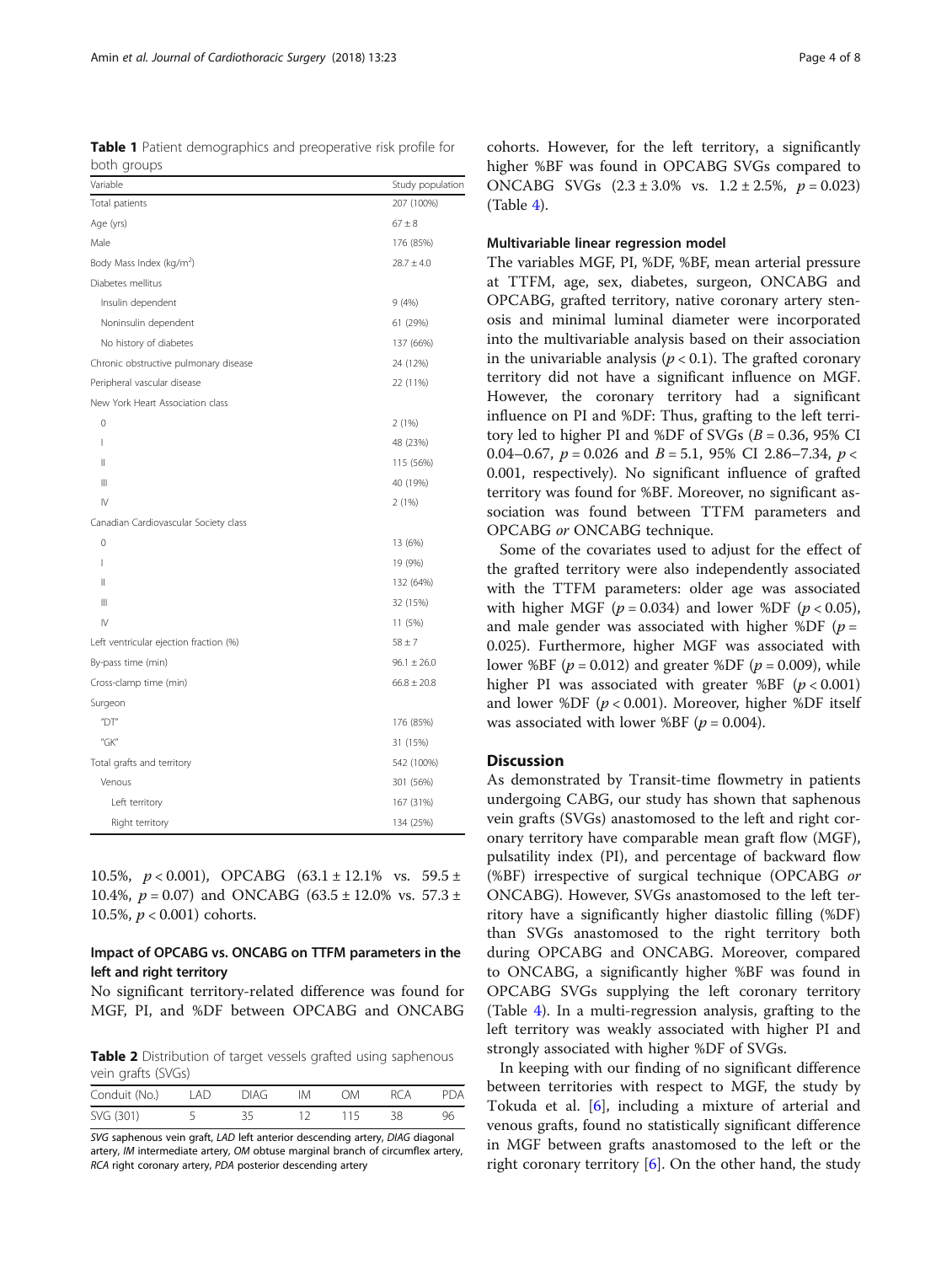<span id="page-4-0"></span>Table 3 Native vessel disease: quantitative coronary angiography data

| Variable                                    | Host coronary<br>artery diameter<br>(mm) | Average lumen<br>stenosis diameter<br>(mm) | Host coronary<br>artery stenosis<br>(% area) | Lesion length<br>(mm) |  |
|---------------------------------------------|------------------------------------------|--------------------------------------------|----------------------------------------------|-----------------------|--|
| Venous grafts                               |                                          |                                            |                                              |                       |  |
| Overall $(n = 301)$                         |                                          |                                            |                                              |                       |  |
| Left territory<br>$(n = 167)$               | $2.0 + 0.7$                              | $0.69 + 0.37$                              | $86.1 + 11.8$                                | $9.4 + 4.7$           |  |
| Right territory<br>$(n = 134)$              | $2.0 \pm 0.8$                            | $0.67 \pm 0.40$                            | $90.6 + 9.8$                                 | $9.3 + 4.3$           |  |
| p-value                                     | 0.9                                      | 0.8                                        | < 0.001                                      | 0.9                   |  |
| On-pump CABG $(n = 184)$                    |                                          |                                            |                                              |                       |  |
| Left territory<br>$(n = 99)$                | $2.0 \pm 0.7$                            | $0.67 \pm 0.36$                            | $87.2 + 10.4$                                | $9.6 + 4.4$           |  |
| Right territory $2.0 \pm 0.9$<br>$(n = 85)$ |                                          | $0.69 \pm 0.44$                            | $90.4 + 10.1$                                | $9.0 \pm 4.2$         |  |
| $p$ -value                                  | 0.5                                      | 0.4                                        | 0.002                                        | 0.5                   |  |
| Off-pump CABG $(n = 117)$                   |                                          |                                            |                                              |                       |  |
| Left territory<br>$(n = 68)$                | $2.0 \pm 0.7$                            | $0.71 \pm 0.38$                            | $84.5 + 13.5$                                | $9.2 + 5.1$           |  |
| Right territory<br>$(n = 49)$               | $1.9 \pm 0.5$                            | $0.65 \pm 0.33$                            | $91.7 \pm 9.4$                               | $9.9 \pm 4.5$         |  |
| $p$ -value                                  | 0.6                                      | 0.4                                        | 0.040                                        | 0.4                   |  |
| $p$ -value*                                 | 0.8                                      | 0.5                                        | 0.1                                          | 0.6                   |  |
| p-value**                                   | 0.5                                      | 0.6                                        | 0.5                                          | 0.3                   |  |

\*; comparing on- and off-pump CABG to the left territoty

\*\*; comparing on- and off-pump CABG to the right territory

by Kim et al. [\[7\]](#page-6-0), including a total of 117 arterial conduits (all operated as OPCABG), found a higher MGF in grafts anastomosed to the left than to the right territory. However, as only arterial grafts were assessed, the structural and physiological differences between arterial and venous conduits [\[11,](#page-7-0) [12](#page-7-0)] may explain these conflicting results, and further research is thus warranted to address this topic.

In further concordance with our results of no significant territory-related difference in PI, the study by Tokuda et al. [\[6](#page-6-0)] also found no statistically significant difference between grafts anastomosed to the left or the right territory with respect to PI [\[6](#page-6-0)]. In contrast to this finding, the study by Kim et al. [[7\]](#page-6-0) found a higher PI in grafts anastomosed to the right coronary territory. Again, since the study by Kim et al. [\[7](#page-6-0)] only included arterial conduits, this may well explain these conflicting results. Another explanation for why a higher PI may be found in right-sided grafts may be due to the position of the TTFM probe during measurement. Repositioning of the heart into anatomical position at the end of surgery will obscure the distal end of the graft. Consequently, TTFM measurement is often performed proximally on right-sided grafts, where PI is usually higher, as the high pressured forward flow from the aorta results in higher systolic peak flows in the proximal segment of a by-pass graft and hence in a bigger difference between maximum flow and minimum flow [\[9](#page-7-0)], as further explained in the following. In theory, a slightly higher PI may well be expected in grafts anastomosed to the left territory, as the PI is obtained by dividing the difference between maximum and minimum flow by the mean flow:  $\frac{(Q_{Max}-Q_{Min})}{Q_{Mean}}$ . Therefore, a larger difference between maximum and minimum flow, resulting in a higher PI value, may be expected on the left side of the heart where the higher transmyocardial pressure results in a higher pressure amplitude between systole and diastole [[13](#page-7-0)]. Indeed, the multi-regression analysis suggested that grafting to the left territory was weakly associated with higher PI in SVGs.

In agreement with our study suggesting Tokuda et al. [[6\]](#page-6-0) and Kim et al. [\[7](#page-6-0)] both demonstrated a higher %DF in grafts anastomosed to the left compared to the right coronary territory compared. As previously noted, a higher %DF is indeed expected on the left side of the heart due to the higher transmyocardial pressure, which lowers systolic coronary flow, irrespective of conduit type (arterial or venous) or surgical technique. However, it is important to acknowledge that the established differences in %DF found in our study is of a mere 5% points. Although this may reach statistical significance, the established difference is in most situations clinically insignificant.

Tokuda et al. [[6\]](#page-6-0) also found no significant difference in %BF in left vs. right-sided by-pass grafts. In contrast, however, Kim et al. [[7\]](#page-6-0) found a higher %BF in grafts anastomosed to the left coronary territory. Notably, all grafts were performed by OPCABG technique, which is consistent with our results showing higher %BF only in OPCABG SVGs anastomosed to the left coronary territory (Table [4\)](#page-5-0). A higher %BF is indeed expected on the left side due to the higher transmyocardial pressure, which forces blood backward during isovolumetric contraction. However, these differences were also too small to be of any clinical relevance.

No other parameters were significantly different in grafts anastomosed in OPCABG vs. ONCABG surgery. Notwithstanding this however, previously published papers on TTFM parameters in OPCABG vs. ONCABG found a higher MGF in grafts performed with the latter technique  $[14–16]$  $[14–16]$  $[14–16]$  $[14–16]$  $[14–16]$ . In a prospective study  $[14]$  including a total of 266 grafts (203 OPCABG vs. 63 ONCABG) in 100 patients, Taggart and colleagues reported a lower MGF in SVGs performed by OPCABG technique despite a higher mean arterial pressure when compared to ONCABG ( $p < 0.05$ ) [[14\]](#page-7-0). The authors suggested that these findings might be related to vasodilatation following a period of myocardial ischaemia. Indeed, it has been well documented that despite the use of cardioplegia, cross-clamping in ONCABG leads to global myocardial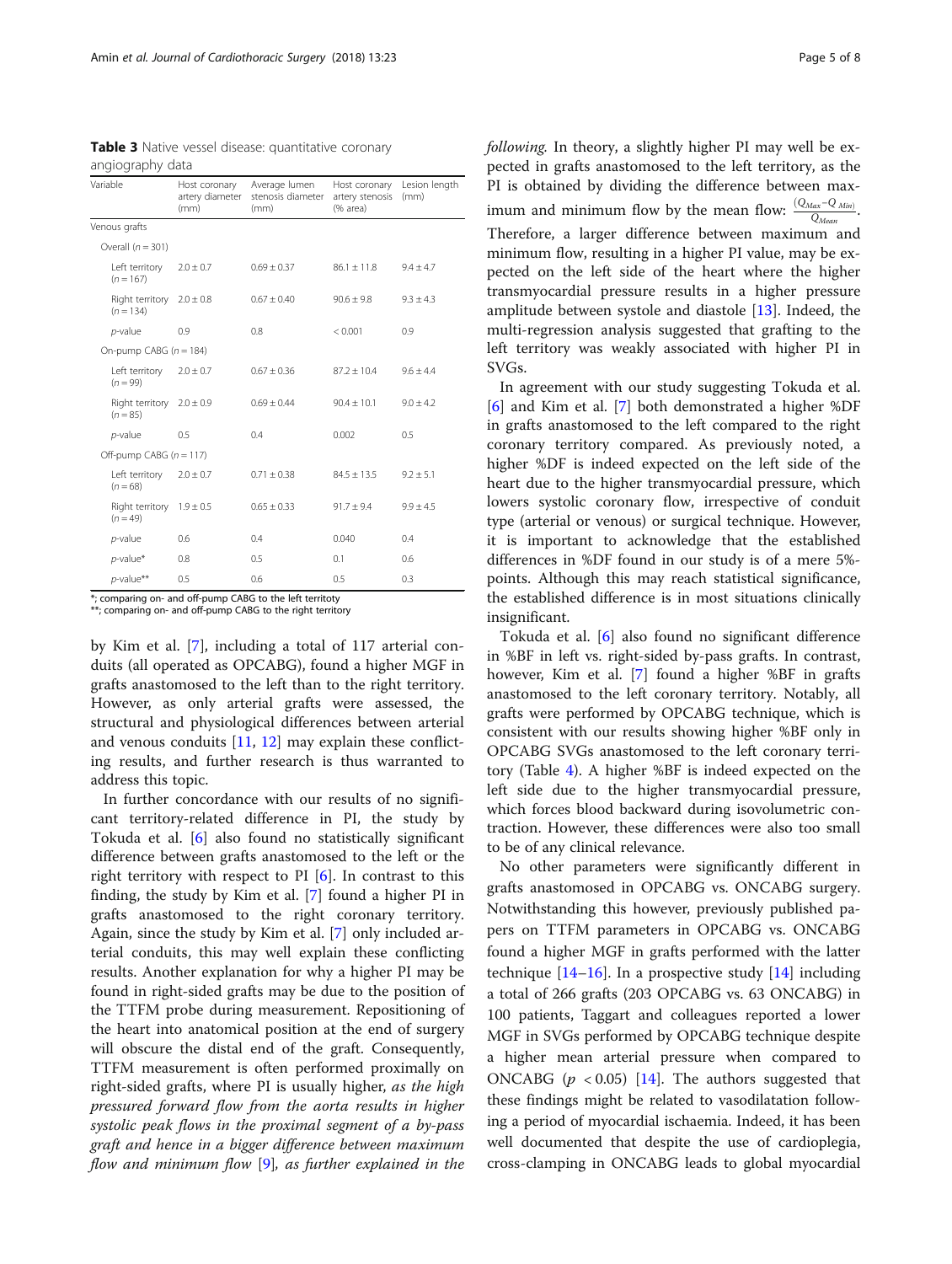<span id="page-5-0"></span>

|  |  |  | Table 4 Comparison of intraoperative TTFM parameters between venous grafts going to the left and to the right territory |  |  |  |  |  |  |
|--|--|--|-------------------------------------------------------------------------------------------------------------------------|--|--|--|--|--|--|
|  |  |  |                                                                                                                         |  |  |  |  |  |  |

| Variable                      | Mean graft flow | Pulsatility   | Diastolic       | Backward      | By-pass                  | Mean arterial pressure |
|-------------------------------|-----------------|---------------|-----------------|---------------|--------------------------|------------------------|
|                               | (ml/min)        | Index         | filling (%)     | flow $(%)$    | time (min)               | at TTFM (mmHg)         |
| Saphenous vein grafts         |                 |               |                 |               |                          |                        |
| Overall $(n = 301)$           |                 |               |                 |               |                          |                        |
| Left territory ( $n = 167$ )  | $48.3 \pm 33.8$ | $2.6 \pm 1.7$ | $63.3 \pm 12.0$ | $1.8 \pm 3.2$ | $94.5 \pm 23.4$          | $80.9 \pm 8.1$         |
| Right territory ( $n = 134$ ) | $48.3 \pm 29.1$ | $2.5 \pm 1.2$ | $58.1 \pm 10.5$ | $1.6 \pm 3.0$ | $98.8 \pm 28.4$          | $80.7 \pm 6.2$         |
| $p$ -value                    | 0.9             | 0.7           | < 0.001         | 0.8           | 0.3                      | 0.9                    |
| On-pump CABG $(n = 184)$      |                 |               |                 |               |                          |                        |
| Left territory ( $n = 99$ )   | $51.7 \pm 28.1$ | $2.5 \pm 1.9$ | $63.5 \pm 12.0$ | $1.2 \pm 2.5$ | $94.5 \pm 23.4$          | $80.8 \pm 5.8$         |
| Right territory ( $n = 85$ )  | $49.0 \pm 30.1$ | $2.5 \pm 1.3$ | $57.3 \pm 10.5$ | $1.6 \pm 3.2$ | $98.8 \pm 28.4$          | $80.1 \pm 5.4$         |
| $p$ -value                    | 0.5             | 0.9           | < 0.001         | 0.4           | 0.3                      | 0.3                    |
| Off-pump CABG $(n = 117)$     |                 |               |                 |               |                          |                        |
| Left territory ( $n = 68$ )   | $43.5 \pm 40.4$ | $2.7 \pm 1.4$ | $63.1 \pm 12.1$ | $2.3 \pm 3.0$ | $\overline{\phantom{0}}$ | $81.0 \pm 10.6$        |
| Right territory ( $n = 49$ )  | $47.0 \pm 27.5$ | $2.6 \pm 1.2$ | $59.5 \pm 10.4$ | $1.6 \pm 2.6$ | $\qquad \qquad -$        | $82.0 \pm 7.3$         |
| $p$ -value                    | 0.6             | 0.5           | 0.071           | 0.2           | $\qquad \qquad -$        | 0.6                    |
| $p$ -value*                   | 0.1             | 0.3           | 0.8             | 0.023         | $\qquad \qquad -$        | 0.9                    |
| $p$ -value**                  | 0.7             | 0.7           | 0.3             | 0.9           |                          | 0.095                  |

\*comparing on- and off-pump CABG to the left territoty

\*\*comparing on- and off-pump CABG to the right territory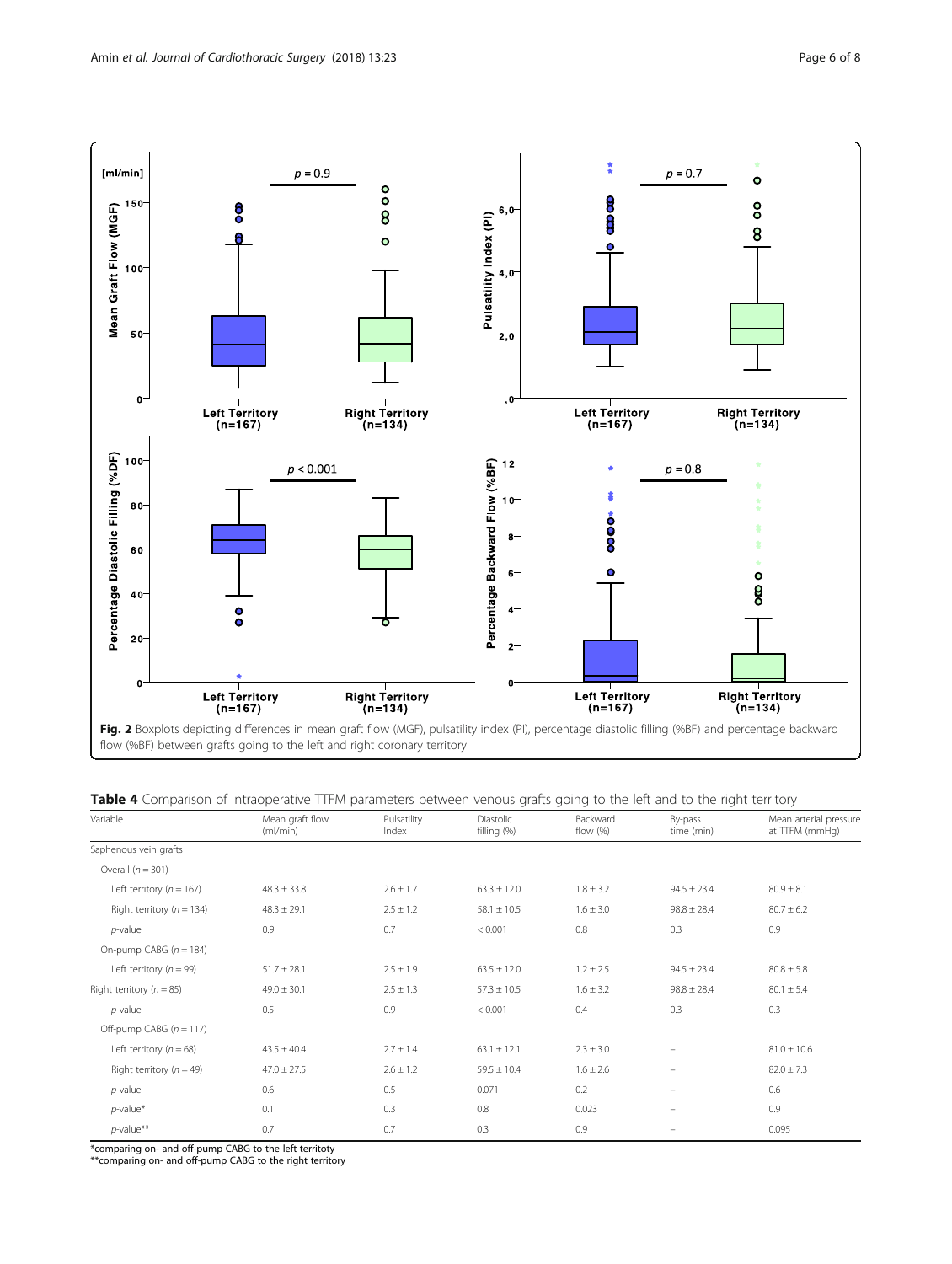<span id="page-6-0"></span>ischaemia and subsequent acidosis with resultant dilatation of coronary arteries [\[17\]](#page-7-0). Thus, a higher MGF may be expected in ONCABG vs. OPCABG by-pass grafts. Although our results did demonstrate a numerically higher MGF in the ONCABG SVG cohort, this difference did not reach clinical or statistical significance.

Of note, the multi-regression analysis of this study showed significant associations between the four TTFM parameters, which suggests that these parameters should thus be considered complementary rather than in isolation when assessing quality of SVGs intraoperatively [4, 5, [10\]](#page-7-0). This is supported by studies demonstrating that high quality grafts, as determined by angiographic graft patency assessment, have high MGF due to good run-off with concomitant low PI, predominant %DF, and little %BF [6, [18](#page-7-0)–[22](#page-7-0)].

### Conclusions

Saphenous vein grafts supplying the left coronary artery territory have a higher diastolic flow (%DF) when compared to right-sided SVGs, irrespective of whether the procedure is performed ONCABG or OPCABG. Furthermore, multi-regression analysis suggests that SVGs grafted to the left coronary territory are weakly associated with higher PI. The magnitude of differences are numerically small and unlikely to be of clinical significance.

#### Limitations

Our study was observational and confounding cannot be excluded due to lack of randomisation. Further, while the statistical power-analysis allowed for clinically significant changes to be excluded, we cannot exclude if smaller changes may be of importance for long-term patency. Furthermore, the extent of host coronary artery stenosis was statistically higher in the right coronary territory (Table [3\)](#page-4-0). However, the mean host coronary artery stenosis was over 80% in both territories, which should make the difference between the two territories clinically irrelevant and results thus comparable [\[23](#page-7-0)]. Notably, this study only describes perioperative flow-profiles of SVGs; hence these results may not necessarily reflect the longterm flow-profile in either group.

#### Abbreviations

BF: Backward flow; CABG: Coronary artery bypass grafting; DF: Diastollic filling; MGF: Mean graft flow; OM : Obtuse marginal artery; ONCABG: On-pump coronary artery bypass grafting; OPCABG: Off-pump coronary artery bypass grafting; PDA: Posterior descending artery; PI: Pulsatility index; RCA: Right coronary artery; SVG: Saphenous vein graft; TTFM: Tansit time flowmetry

#### Acknowledgements

Not applicable.

#### Funding

Not applicable.

#### Availability of data and materials

The dataset analysed during the current study are available from the corresponding author on reasonable request.

#### Authors' contributions

All authors meet ICMJE guidelines for contribution: made substantial contributions to conception and design, or acquisition of data, or analysis and interpretation of data; been involved in drafting the manuscript or revising it critically for important intellectual content; given final approval of the version to be published. Each author should have participated sufficiently in the work to take public responsibility for appropriate portions of the content; and agreed to be accountable for all aspects of the work in ensuring that questions related to the accuracy or integrity of any part of the work are appropriately investigated and resolved. All authors read and approved the final manuscript.

#### Ethics approval and consent to participate

This study was an observational analysis of routine practice in our centre. We have used TTFM measurement as part of our routine clinical practice for over 3 years. As such, formal ethical approval was not requested.

#### Consent for publication

Not applicable.

#### Competing interests

The senior author of this manuscript (DP Taggart) discloses a competing interest, as he has received research funding from Medistim as well as traveling fees and speaking honoraria. David Taggart is an Editor-in-Chief for the Journal of Cardiothoracic Surgery.

#### Publisher's Note

Springer Nature remains neutral with regard to jurisdictional claims in published maps and institutional affiliations.

#### Author details

<sup>1</sup>University of Oxford, Oxford, UK. <sup>2</sup>Department of Cardiovascular Surgery, Oxford University Hospitals Trust, Oxford, UK.<sup>3</sup> Department of thoracic surgery, Faculty of Medicine, University of Zurich, Zurich, Switzerland. 4 Department of Cardiology, Copenhagen University Hospital, Herlev, Denmark.

## Received: 15 December 2017 Accepted: 29 January 2018 Published online: 20 February 2018

#### References

- Benedetto U, et al. Coronary surgery is superior to drug eluting stents in multivessel disease. Systematic review and meta-analysis of contemporary randomized controlled trials. Int J Cardiol. 2016;210:19–24.
- 2. Kolh P, et al. ESC/EACTS guidelines on myocardial revascularization: the task force on myocardial revascularization of the European Society of Cardiology (ESC) and the European Association for Cardio-Thoracic Surgery (EACTS). Developed with the special contribution of the European Association of Percutaneous Cardiovascular Interventions (EAPCI). Eur J Cardiothorac Surg. 2014;46(4):517–92.
- 3. Pijls NH, et al. Experimental basis of determining maximum coronary, myocardial, and collateral blood flow by pressure measurements for assessing functional stenosis severity before and after percutaneous transluminal coronary angioplasty. Circulation. 1993;87(4):1354–67.
- 4. D'Ancona G, et al. Graft patency verification in coronary artery bypass grafting: principles and clinical applications of transit time flow measurement. Angiology. 2000;51(9):725–31.
- 5. D'Ancona G, et al. Intraoperative graft patency verification in coronary artery surgery: modern diagnostic tools. J Cardiothorac Vasc Anesth. 2009;23(2):232–8.
- 6. Tokuda Y, et al. Predicting early coronary artery bypass graft failure by intraoperative transit time flow measurement. Ann Thorac Surg. 2007; 84(6):1928–33.
- 7. Kim KB, Kang CH, Lim C. Prediction of graft flow impairment by intraoperative transit time flow measurement in off-pump coronary artery bypass using arterial grafts. Ann Thorac Surg. 2005;80(2):594–8.
- 8. Nordgaard H, Vitale N, Haaverstad R. Transit-time blood flow measurements in sequential saphenous coronary artery bypass grafts. Ann Thorac Surg. 2009;87(5):1409–15.